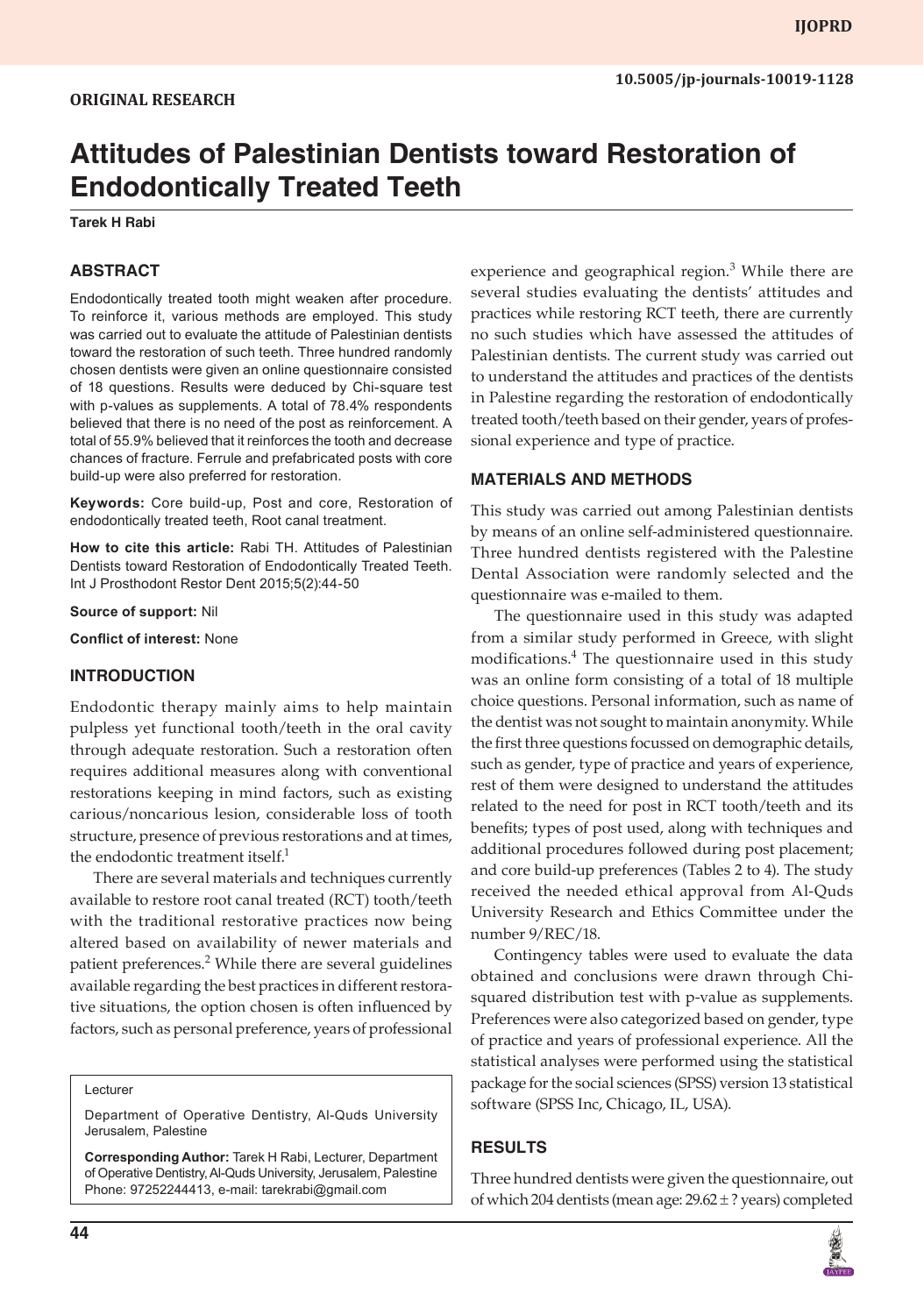#### *Attitudes of Palestinian Dentists toward Restoration of Endodontically Treated Teeth*

| responded ( $n = 204$ )   |              |  |  |  |  |  |  |  |
|---------------------------|--------------|--|--|--|--|--|--|--|
| Parameter                 | Ν            |  |  |  |  |  |  |  |
| Gender                    |              |  |  |  |  |  |  |  |
| Male                      | 160 (78.43%) |  |  |  |  |  |  |  |
| Female                    | 44 (21.56%)  |  |  |  |  |  |  |  |
| Type of practice          |              |  |  |  |  |  |  |  |
| <b>General Dentists</b>   | 190 (93.17%) |  |  |  |  |  |  |  |
| <b>Specialists</b>        | 14 (6.86%)   |  |  |  |  |  |  |  |
| Years of practice (years) |              |  |  |  |  |  |  |  |
| $0 - 5$                   | 91 (44.60%)  |  |  |  |  |  |  |  |
| $6 - 10$                  | 63 (30.88%)  |  |  |  |  |  |  |  |
| $11 - 15$                 | 30 (14.70%)  |  |  |  |  |  |  |  |
| >15                       | 20 (9.80%)   |  |  |  |  |  |  |  |

**Table 1:** Demographic details related to the dentists who

them and returned with 68% response rate. Majority of the dentists who responded were males (78.4%). The study population included both general dentists (93.1%) and specialists (6.8%) (Table 1). While a majority of those who responded had a professional experience of less than 6 years (44.6%), a substantial percentage of them had an experience of 6 to 10 years (30.8%).

# **NEED FOR POST AND ITS BENEFITS (TABLE 2)**

The need for post and its benefits were evaluated in the questions 4 to 6 (Table 2). Both male and female dentists widely believed that every endodontically treated tooth does not require a post (74.3 and 93.2%, respectively). The percentage of doctors who believed that every RCT tooth does not require a post was evenly distributed through years of experience. Further, the type of practice did not have an influence on the requirement of a post (both, general dentists and specialists believed that every endodontically treated tooth did not require a post).

Male dentists widely believed that placing a post reinforces an endodontically treated tooth (60.6%), while female dentists believed otherwise (61.4%). In terms of professional experience, doctors with more experience (more than 6 years) widely agreed (average score 54.9%) that placement of a post does not reinforce the RCT tooth. On the contrary, dentists with an experience less than 5 years strongly supported the notion that a post would reinforce the RCT tooth (65.9%). Type of practice did not have an impact on the opinion about this belief.

Majority of the dentists (males and female) agreed that they consider placing a post in a RCT tooth being used as an abutment in 30 to 50% of the cases only. However, about 11% dentists agreed that they place a post in all the endodontically treated teeth being considered as an abutment.

In terms of posts being placed in RCT tooth considered to be used as an abutment, most female and male dentists (50 and 67.5%, respectively) reported that RCT tooth/ teeth was used as abutments in 30 to 50% of the cases. This was more common among those with 6 to 10 years of experience (76.2%) but did not vary with the type of practice.

# **Post Techniques and Additional Procedures (Table 3)**

The findings related to the attitudes and techniques followed during post placement and material preferences along with the importance of ferrule have been elaborated in Table 3.

All the surveyed dentists were generally in favor of the belief that a ferrule increases the resistance of endodontically treated tooth. When using a post, preference

|                             |                        |       | Q4. Do you believe that every<br>RCT tooth requires a post? |           |       | Q5. Do you believe that the<br>placement of a post reinforces<br>an RCT tooth and reduces the<br>fracture probability? |              |       |               | Q6. In what percentage of RCT teeth used as<br>abutments of fixed partial dentures do you place<br>a post? |               |           |              |           |       |
|-----------------------------|------------------------|-------|-------------------------------------------------------------|-----------|-------|------------------------------------------------------------------------------------------------------------------------|--------------|-------|---------------|------------------------------------------------------------------------------------------------------------|---------------|-----------|--------------|-----------|-------|
|                             |                        | No    |                                                             |           | Yes   |                                                                                                                        | No<br>Yes    |       | $30 - 50$     |                                                                                                            |               | $50 - 70$ |              | 100       |       |
| Variables                   |                        | Count | Row N<br>(%)                                                | Count (%) | Row N | Count                                                                                                                  | Row N<br>(%) | Count | Row N<br>(% ) | Count                                                                                                      | Row N<br>(% ) | Count     | Row N<br>(%) | Count (%) | Row N |
| Gender                      | Female 41              |       | 93.18                                                       | 3         | 6.82  | 27                                                                                                                     | 61.36        | 17    | 38.64         | 22                                                                                                         | 50.00         | 17        | 38.64        | 5         | 11.36 |
| Years of<br>experi-<br>ence | Male                   | 119   | 74.38                                                       | 41        | 25.63 | 63                                                                                                                     | 39.38        | 97    | 60.63         | 108                                                                                                        | 67.50         | 35        | 21.88        | 17        | 10.63 |
|                             | $0 - 5$                | 68    | 74.73                                                       | 23        | 25.27 | 31                                                                                                                     | 34.07        | 60    | 65.93         | 60                                                                                                         | 65.93         | 18        | 19.78        | 13        | 14.29 |
|                             | $6 - 10$               | 55    | 87.30                                                       | 8         | 12.70 | 30                                                                                                                     | 47.62        | 33    | 52.38         | 48                                                                                                         | 76.19         | 13        | 20.63        | 2         | 3.17  |
|                             | $11 - 15$              | 23    | 79.31                                                       | 6         | 20.69 | 16                                                                                                                     | 55.17        | 13    | 44.83         | 14                                                                                                         | 48.28         | 12        | 41.38        | 3         | 10.34 |
|                             | >15                    | 14    | 66.67                                                       | 7         | 33.33 | 13                                                                                                                     | 61.90        | 8     | 38.10         | 8                                                                                                          | 38.10         | 9         | 42.86        | 4         | 19.05 |
| Type of<br>practice         | General 146<br>dentist |       | 76.84                                                       | 44        | 23.16 | 82                                                                                                                     | 43.16        | 108   | 56.84         | 118                                                                                                        | 62.11         | 50        | 26.32        | 22        | 11.58 |
|                             | Speci-<br>alist        | 14    | 100.00                                                      | $\Omega$  | 0.00  | 8                                                                                                                      | 57.14        | 6     | 42.86         | 12                                                                                                         | 85.71         | 2         | 14.29        | $\Omega$  | 0.00  |

**Table 2:** Attitudes of dentists toward the use of post in RCT toot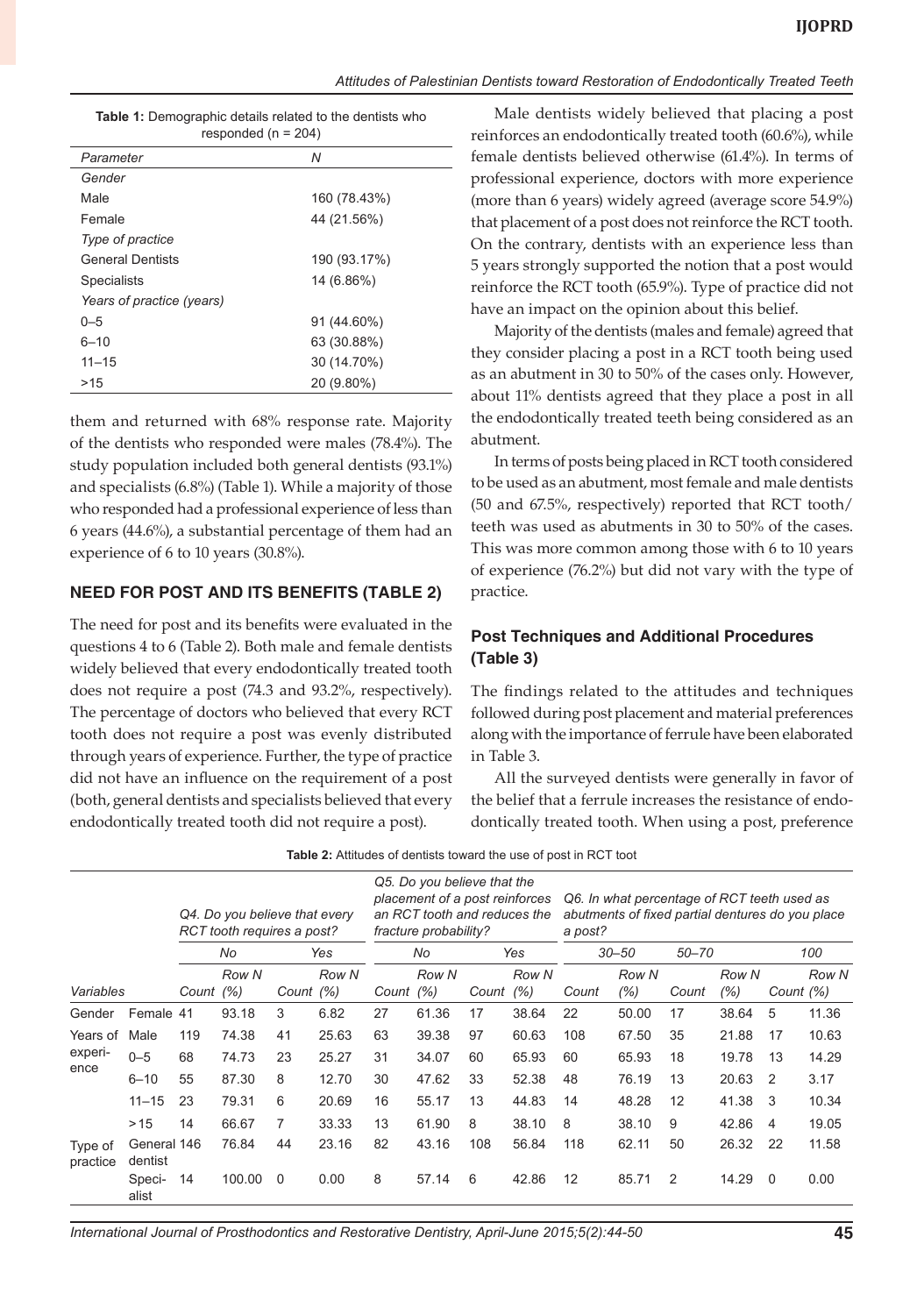was given to screw type prefabricated posts and those made of nonprecious alloy. Most of the dentists attempt to place a post that was equal to 1/3 of remaining root length. Gender, type of practice and years of experience did not seem to have an influence on the choices made.

#### **Core Build-up Preferences (Table 4)**

Direct pattern technique was the most favored type of impression technique during core build-up among male dentists (41.3%) while female dentists were indifferent to the impression technique followed/preferred (50% chose the option 'both' for the preference of core build-up

technique). Specialists were indifferent to the technique (71.4% chose the option 'both') which was correlated to the years of experience (over 15 years of experience; 42.9% chose the option 'both') while dentists with lesser experience (<5 years) widely preferred direct pattern technique (45.1%).

Gender and years of experience, however did not have a major influence on the type of post and core material used for the restoration of endodonticaly treated anterior and posterior teeth. The most preferred post and core material for posterior teeth (based on average percentage of dentists choosing this option) was prefabricated

|                    |                                                                        |                                                            |                       |                                                                | <b>Table 3:</b> Attitudes regarding placement of ferrule and post preferences |                                     |                                                                                             |                           |                         |                                      |                                  |                     |  |
|--------------------|------------------------------------------------------------------------|------------------------------------------------------------|-----------------------|----------------------------------------------------------------|-------------------------------------------------------------------------------|-------------------------------------|---------------------------------------------------------------------------------------------|---------------------------|-------------------------|--------------------------------------|----------------------------------|---------------------|--|
|                    | Q7. Do you<br>believe that a<br>the fracture<br>resis-<br>tance of RCT | ferrule increases<br>teeth when atta-<br>ched to the post? |                       | Q8. If you use prefabricated post.<br>you use most frequently? |                                                                               | which type of prefabricated post do | Q9. If you use cast posts and cores, which material alloy do<br>you prefer most frequently? |                           |                         |                                      |                                  |                     |  |
|                    | No (%)                                                                 | Yes (%)                                                    | Fiber<br>post<br>(% ) | Parallel<br>sided<br>$(\% )$                                   | <b>Screw</b><br>type<br>(%)                                                   | <b>Tapered</b><br>(%)               | No<br>data<br>(%)                                                                           | All<br>ceramic<br>$(\% )$ | Gold<br>cast<br>$(\% )$ | Nonpre-<br>cious<br>Alloy<br>$(\% )$ | Palladium<br>silver alloy<br>(%) | Titanium<br>$(\% )$ |  |
| Female             | 18.2                                                                   | 81.8                                                       | 9.1                   | 2.3                                                            | 63.6                                                                          | 25.0                                | 9.1                                                                                         | 4.5                       | 6.8                     | 50.0                                 | 11.4                             | 18.2                |  |
| Male               | 33.8                                                                   | 66.3                                                       | 7.5                   | 11.9                                                           | 68.8                                                                          | 11.3                                | 14.4                                                                                        | 4.4                       | 3.8                     | 63.1                                 | 7.5                              | 6.9                 |  |
| General<br>dentist | 32.1                                                                   | 67.9                                                       | 7.9                   | 7.9                                                            | 69.5                                                                          | 14.2                                | 13.7                                                                                        | 4.7                       | 4.7                     | 58.9                                 | 8.4                              | 9.5                 |  |
| Specialist         | 7.1                                                                    | 92.9                                                       | 7.1                   | 35.7                                                           | 42.9                                                                          | 14.3                                | 7.1                                                                                         | 0.0                       | 0.0                     | 78.6                                 | 7.1                              | 7.1                 |  |
| $0 - 5$            | 24.2                                                                   | 75.8                                                       | 5.5                   | 7.7                                                            | 67.0                                                                          | 18.7                                | 22.0                                                                                        | 5.5                       | 3.3                     | 40.7                                 | 13.2                             | 15.4                |  |
| $6 - 10$           | 36.5                                                                   | 63.5                                                       | 6.3                   | 11.1                                                           | 73.0                                                                          | 9.5                                 | 4.8                                                                                         | 1.6                       | 1.6                     | 84.1                                 | 4.8                              | 3.2                 |  |
| $11 - 15$          | 17.2                                                                   | 82.8                                                       | 3.4                   | 17.2                                                           | 72.4                                                                          | 6.9                                 | 3.4                                                                                         | 3.4                       | 3.4                     | 82.8                                 | 6.9                              | 0.0                 |  |
| >15                | 57.1                                                                   | 42.9                                                       | 28.6                  | 4.8                                                            | 47.6                                                                          | 19.0                                | 14.3                                                                                        | 9.5                       | 19.0                    | 42.9                                 | 0.0                              | 14.3                |  |

**Table 3:** Attitudes regarding placement of ferrule and post preferences

#### **Table 4:** Attitudes regarding core build-up preferences

|                     |                    | Q 10. Which impression<br>technique do you prefer<br>for core build-up while<br>using cast post and<br>core? |             |                                      | Anterior                                | Q 11. Which post type and core<br>material do you use most frequently<br>for the restoration of RCT teeth?        |                                                                                                         | Q 12. Which post type and core<br>material do you use most frequently<br>for the restoration of RCT teeth?<br>Posterior |                                                                                                                   |                                                                                                         |  |
|---------------------|--------------------|--------------------------------------------------------------------------------------------------------------|-------------|--------------------------------------|-----------------------------------------|-------------------------------------------------------------------------------------------------------------------|---------------------------------------------------------------------------------------------------------|-------------------------------------------------------------------------------------------------------------------------|-------------------------------------------------------------------------------------------------------------------|---------------------------------------------------------------------------------------------------------|--|
|                     |                    | <b>Direct</b><br>pattern<br>tech-<br>nique<br>(% )                                                           | Both<br>(%) | <b>Indirect</b><br>method<br>$(\% )$ | Custom<br>cast post<br>and core<br>(% ) | Nonmetallic<br>(carbon-<br>fiber.<br>quartz or<br>glass-fiber)<br>post with<br>composite<br>resin core<br>$(\% )$ | Prefabricated<br>metallic post<br>with a core<br>build-up of<br>amalgam or<br>composite<br>resin $(\%)$ | Custom<br>cast post<br>and core<br>(%)                                                                                  | Nonmetallic<br>(carbon-<br>fiber.<br>quartz or<br>glass-fiber)<br>post with<br>composite<br>resin core<br>$(\% )$ | Prefabricated<br>metallic post<br>with a core<br>build-up of<br>amalgam or<br>composite<br>resin $(\%)$ |  |
| Gender              | Female             | 20.5                                                                                                         | 50.0        | 15.9                                 | 29.5                                    | 29.5                                                                                                              | 27.3                                                                                                    | 15.9                                                                                                                    | 22.7                                                                                                              | 47.7                                                                                                    |  |
|                     | Male               | 41.3                                                                                                         | 11.9        | 31.3                                 | 11.9                                    | 28.8                                                                                                              | 37.5                                                                                                    | 21.9                                                                                                                    | 10.0                                                                                                              | 50.6                                                                                                    |  |
| Type of<br>practice | General<br>dentist | 39.5                                                                                                         | 16.3        | 28.9                                 | 16.8                                    | 24.7                                                                                                              | 37.9                                                                                                    | 22.1                                                                                                                    | 13.2                                                                                                              | 47.9                                                                                                    |  |
|                     | Specialist         | 0.0                                                                                                          | 71.4        | 14.3                                 | 0.0                                     | 85.7                                                                                                              | 0.0                                                                                                     | 0.0                                                                                                                     | 7.1                                                                                                               | 78.6                                                                                                    |  |
| Years of            | $0 - 5$            | 45.1                                                                                                         | 13.2        | 16.5                                 | 22.0                                    | 24.2                                                                                                              | 20.9                                                                                                    | 15.4                                                                                                                    | 6.6                                                                                                               | 51.6                                                                                                    |  |
| experience          | $6 - 10$           | 31.7                                                                                                         | 23.8        | 39.7                                 | 7.9                                     | 33.3                                                                                                              | 49.2                                                                                                    | 17.5                                                                                                                    | 19.0                                                                                                              | 57.1                                                                                                    |  |
|                     | $11 - 15$          | 37.9                                                                                                         | 17.2        | 37.9                                 | 10.3                                    | 20.7                                                                                                              | 62.1                                                                                                    | 41.4                                                                                                                    | 10.3                                                                                                              | 41.4                                                                                                    |  |
|                     | >15                | 14.3                                                                                                         | 42.9        | 28.6                                 | 19.0                                    | 47.6                                                                                                              | 19.0                                                                                                    | 23.8                                                                                                                    | 23.8                                                                                                              | 33.3                                                                                                    |  |

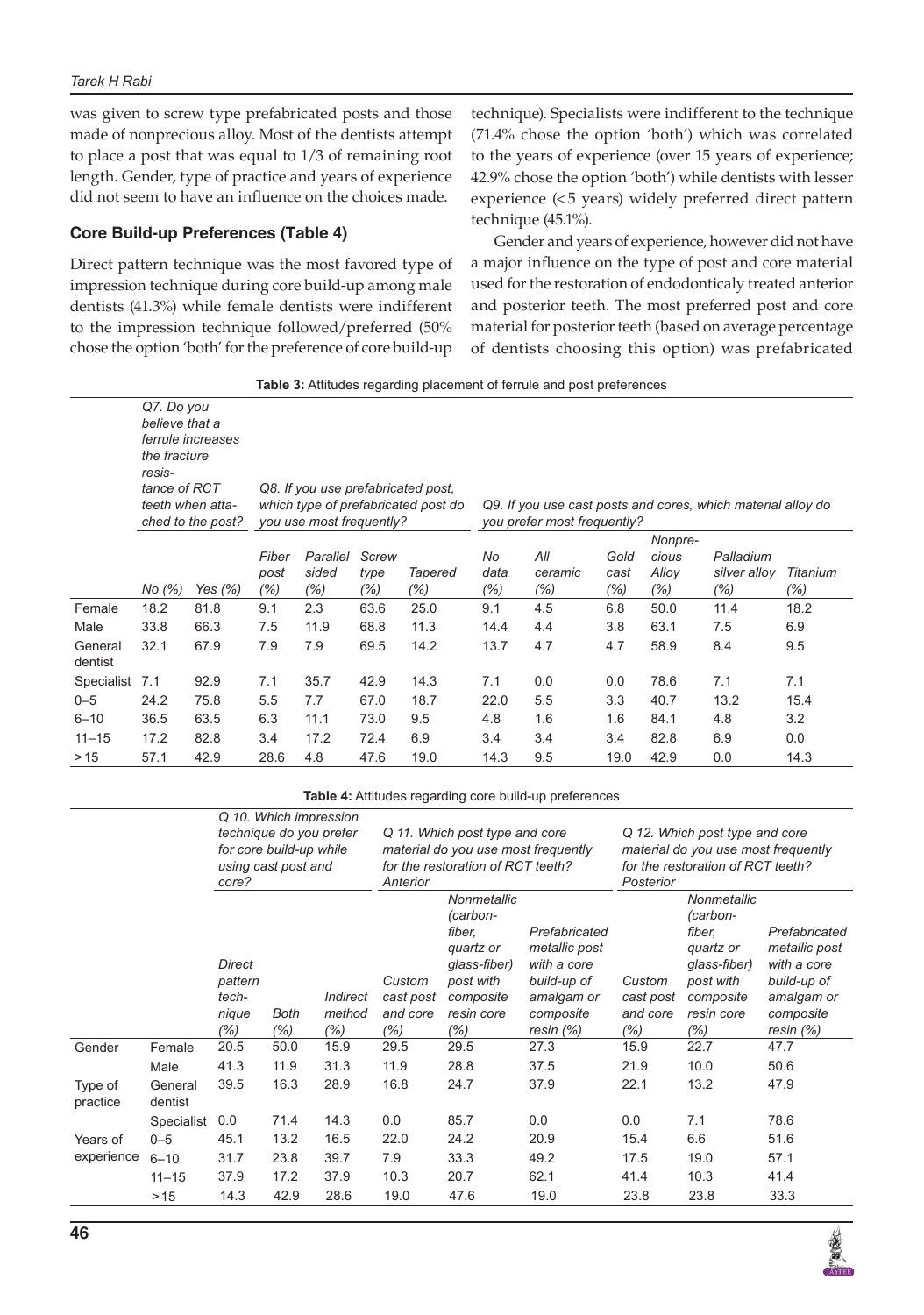metallic post with a core build-up of amalgam or composite resin (51.0%); while in case of anterior teeth preference was given to nonmetallic (carbon-fiber, quartz or glass-fiber) post with composite resin core (36.8%). Among specialists, nonmetallic posts were preferred for anterior teeth (85.7%), while prefabricated metallic posts were most preferred for posterior teeth (78.6%).

# **DISCUSSION**

Biomechanical properties of the tooth/teeth following endodontic therapy play a vital role in the decision about methods followed during restoration of RCT tooth. Loss of hard-tissues because of carious/noncarious lesions and tooth preparation (including access cavity preparation) would have already compromised the strength of the tooth, increasing their risk of fracture. Endodontic procedures, including cleaning and shaping of the canals can further accentuate this risk.<sup>6</sup> Apart from good endodontic treatment, successful restoration of a tooth with pulpal involvement is also dependent on prosthetic reconstruction, following endodontic therapy.<sup>7</sup>

The study revealed varying attitudes and beliefs of Palestinian dentists regarding the restoration of a tooth following endodontic therapy. The overall response was good considering the number of dentists who were enthusiastic enough to share their thoughts about these aspects. Although, general dentists comprised majority of the study population. This study helps us to understand the attitudes of both general dentists and specialists, and to know whether there is a wide variation in their beliefs regarding these practices. The discussion has been segregated under different headings to evaluate whether the options chosen by Palestinian dentists match the guidelines (if any) or commonly followed practices in other parts of the world.

# **Need for Posts and its Benefits**

The primary purpose of a post is to retain a core in a tooth with extensive loss of coronal tooth structure.<sup>8,9</sup>

However, preparation of a post space adds a certain degree of risk to a restorative procedure. Procedural accidents may occur during post space preparation. The placement of posts also may increase the chances of root fracture<sup>10</sup> and treatment failure,<sup>11</sup> especially if an oversized post channel is prepared. It must be used when there are no more options available. The need of the post is different in anterior and posterior teeth.

If an endodontically treated anterior tooth is to receive a crown, a post often is indicated. Anterior teeth must resist lateral and shearing types of forces, and the pulp chambers are too small to provide adequate retention and resistance without a post.<sup>12</sup>

Molars must resist primarily vertical forces. In those molars that do require a post, the post should be placed in the largest, straightest canal, which is the palatal canal in the maxillary molars and a distal canal in the mandibular molars.12

Basically, posts help provide retention to the core material and are often used in the restoration of endodontically treated tooth/teeth. While placement of a post is not required if sufficient anatomical structure which can retain the core is present, it may be necessary in cases where there is extensive loss of coronal structure.<sup>13</sup> Thus, posts become a supportive system for extensively damaged teeth.

The placement of a post in RCT teeth for 'reinforcement' has been a matter of debate for long. While some support the placement of post as a mode of strengthening or reinforcing an endodontically treated tooth, others contradict this suggesting that the risk of fracture increases as the tooth is prepared to receive a post.

Previously, the use of posts was thought to reinforce the teeth. However, clinical studies have failed to prove such a benefit.<sup>14</sup> In general, posts are placed in endodontically treated teeth to help retain the core, which in turn improves crown retention.<sup>15</sup> However, this primary purpose of the posts remains unrecognized to a significant extent. Restorative dentists seem to widely believe that all endodontically treated teeth are weakened and hence require aggressive reinforcement measures involving placement of a post followed by a crown.<sup>16</sup>

In a study in Sweden involving general dental practitioners and board certified prosthodontists, about 29% of the general practitioners and 17% of prosthodontists considered the use of post for reinforcing the RCT tooth.<sup>17</sup> A majority of the general practitioners in Germany were also of the belief that post reinforces endodontically treated teeth.<sup>18</sup>

In the current study, male dentists widely believed that placing a post reinforces an endodontically treated tooth. It was also noted that dentists with an experience less than 5 years strongly supported this notion. However, female dentists and dentists with more experience (more than 6 years) replied otherwise. Additionally, the type of practice did not seem to have an influence on this belief as almost equal percentage of specialists and general practitioners supported or refuted this claim.

Majority of dentists (males and females) in the current study also agreed that every RCT tooth does not require a post. This is supported by the findings based on *in vivo* and *in vitro* studies which reported that the strength of an endodontically treated tooth is directly related to the remaining tooth structure, but such a tooth is not strengthened with the use of a post. Hence, there may not be a need to place a post in all endodontically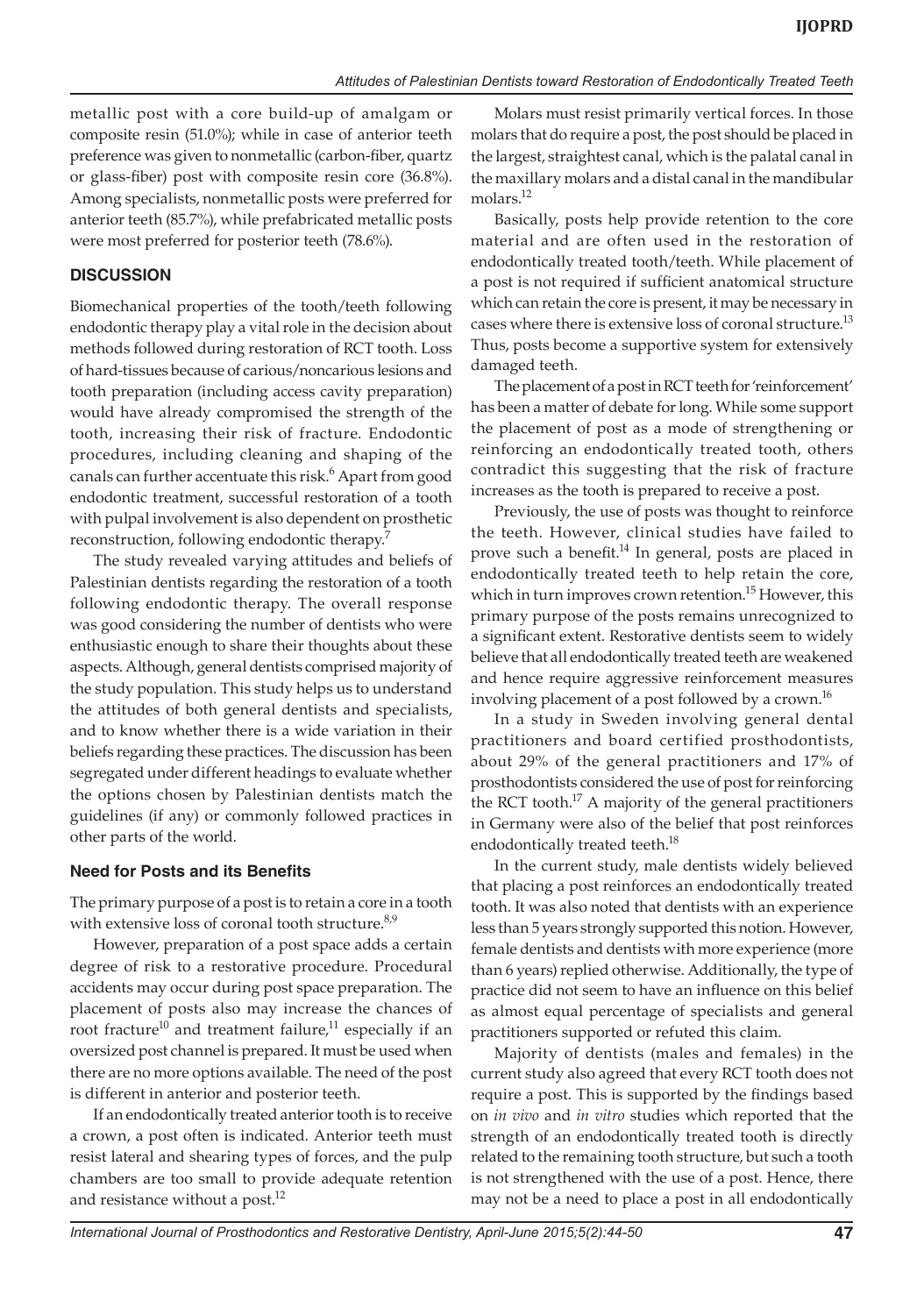treated teeth. A similar finding was reported in the Swedish study where only a few dentists used post 'always' or 'most of the times'. Accordingly, the choice to place a post in an endodontically treated tooth should be individualized, weighing the pros and cons before opting to do so.

As the placement of a post does not seem to reinforce the tooth that has undergone endodontic treatment, its placement in tooth/teeth being considered as abutments also seems questionable. Peroz et al however suggested the use of posts in endodontically treated teeth being used as abutments for removable partial dentures. In the current study, majority of the dentists (average 58.7%) placed a post in only 30 to 50% of the instances where the tooth was being used as an abutment. This was slightly higher than noted in a similar study involving Greek dentists where about 46% of the dentists reported this practice. On the other hand, majority of dentists in the Swedish study used posts when restoring RCT teeth with crowns or fixed partial dentures.

# **Post Techniques and Additional Procedures**

#### *Use of Ferrule*

The ferrule basically provides bracing and casing action to protect the integrity of the root. Of paramount importance to the longevity of the restored endodontically treated tooth is the presence of adequate height (1.5–2 mm) of sound tooth structure, or ferrule, between the core and the crown margin.<sup>19</sup>

A minimal 1 mm ferrule is considered necessary to stabilize the endodontically treated tooth. The presence of a ferrule increases the fracture resistance of an endodontically treated tooth and reduces the risk of vertical fracture by one-third. $20$  Accordingly, majority of the surveyed dentists (average 71.7%) in the current study were of the belief that a ferrule increases the fracture resistance of endodontically treated tooth. This percentage was higher than that noted in other similar studies in Sweden  $(53.0\%)^{21}$  and in the United States  $(56.0\%)$ <sup>22</sup>

When a crown is placed on a tooth with optimal ferrule, the crown and root function as one integrated unit and occlusal forces are transmitted in normal physiological fashion to the periodontium. Where inadequate ferrule exists, occlusal stresses are transferred directly to the core and/or post with high likelihood of tooth, root or post fracture or post dislodgement.

# *Post Type*

Multiple types of post materials are currently available and are broadly categorized as metal alloy posts and nonmetal alloy posts. The latter type, which include custom fabricated resin composite and ceramic post cores, and prefabricated ceramic and fiber-reinforced polymer posts, are being preferred widely in the recent times. Some of the advantages reported with the use of such posts include, closer match with the modulus of elasticity of dentin, fewer root fracture failures and possible strengthening of the tooth.<sup>23</sup>

The choice of post is influenced by a number of factors including their benefits in specific situations. In general, while custom made post and core facilitate close adaptation to the post space, prefabricated posts have the advantage of being able to be placed in a single sitting.<sup>24</sup> In the current survey, preference was given to screw type prefabricated posts and those made of nonprecious alloy. Similarly, screw type was the most popularly preferred prefabricated posts (47%) in the German study mentioned earlier.<sup>18</sup> Another study among Greek dentists revealed similar results wherein screw type prefabricated metallic post was mostly preferred (46%) and nonprecious alloy was the material chosen more frequently  $(38.7\%)$ .<sup>5</sup>

While placing a post in anterior or posterior teeth, the shape of the canal would dictate the type of post core system to be used. In case of anterior teeth with small circular canals, prefabricated post with resin composite core is considered beneficial while customized post core would be apt for teeth with elliptical or flared canals. Similarly, in case of posterior teeth with circular canals (as seen in cross-section), prefabricated posts with resin composite or amalgam cores are considered acceptable. If the canals are extremely tapered, then custom cast metal posts and cores are to be preferred.<sup>25</sup>

Gender and years of experience, did not have a major influence on the type of post and core material used for the restoration of endodontically treated anterior and posterior teeth in the current study. The most preferred post and core material for anterior teeth was nonmetallic (carbon-fiber, quartz or glass-fiber) post with composite resin core while prefabricated metallic post with a core build-up of amalgam or composite resin was preferred for posterior teeth. This finding was similar to that noted in a UK based study.<sup>23</sup> Among specialists, nonmetallic posts were preferred for anterior teeth (85.7%), while prefabricated metallic posts were most preferred for posterior teeth (78.6%).

# *Post Length*

It is logical to believe that longer the post in the root canal, the higher is its retention; but, the risk of fracture and perforation also increases substantially.<sup>25</sup> According to certain acceptable guidelines related to the post length, the post length should be equal to the clinical crown length or should be equal to one-half to two-thirds of the length of the remaining root or should extend to one-half the length of the root that is supported by bone.<sup>7</sup>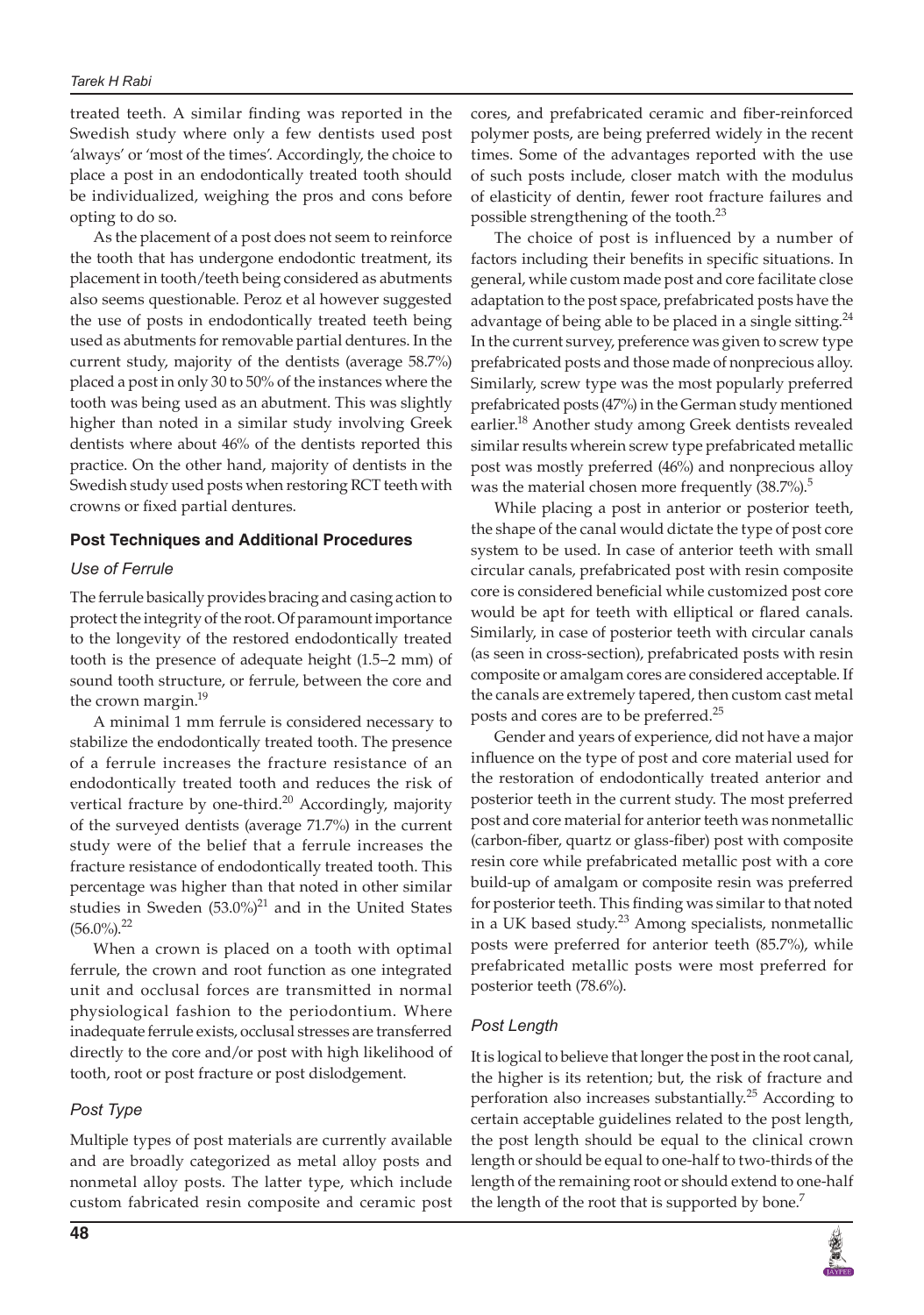The findings of the current survey were in norms with these guidelines wherein most of the dentists (36.6%) mentioned that they attempt to place a post that was equal to 1/3 of remaining root length. In the Greek study, 58% of the respondents made their posts two-thirds of the root's length.<sup>5</sup>

#### *Core Build-up Preferences*

Core build-up is considered necessary in teeth with reduced residual tooth substance as it augments retention and resistance of the remaining tooth structure.<sup>26</sup> The fabrication methods followed and the type of luting cement used is reported to have a significant influence on the retention of posts.<sup>27</sup> A study evaluating direct and indirect cast dowel core crowns reported better retention with dowel cores made by the indirect method. Easy manipulation during the fabrication period and good marginal adaptation were the benefits reported with the indirect method.<sup>28</sup> Similar outcome was reported in another recent study which noted better fit and higher accuracy with indirect method of fabricating cast post and core.<sup>29</sup>

In the current survey however, male dentists and those with lesser experience (<5 years) favored direct pattern impression technique for post core build-up. On the other hand, while female dentists were indifferent toward the technique, dentists with > 15 years of experience preferred the indirect method for fabricating cast post and core.

#### **CONCLUSION**

The practices and attitudes of Palestinian dentists related to the restoration of the teeth following endodontic therapy were mostly in line with the practices followed elsewhere. Nevertheless, there were certain variations in these beliefs when gender, type and years of experience were considered. From the above results it can be concluded that female dentists and those with more experience (>6 years) widely believed that post does not reinforce the endodontically treated teeth. Majority of the dentists (irrespective of gender, type of practice and years of experience) believed that post was not required in all endodontically treated teeth. Most of them (irrespective of gender, type of practice and years of experience) believed that ferrule increases fracture resistance of the endodontically treated teeth. It can also be inferred that prefabricated posts were mostly preferred and the length of the post was to be 1/3 of the remaining root length. Dentists with >15 years of experience are still preferring indirect method for the fabrication of post and core. Taking steps to inform dentists about recent evidences regarding these practices would help in bringing uniformity in such procedures, which would in turn improve the outcomes of these procedures.

#### **REFERENCES**

- 1. Dimitriu B, Vârlan C, Suciu I, Vârlan V, Bodnar D. Current considerations concerning endodontically treated teeth: alteration of hard dental tissues and biomechanical properties following endodontic therapy. J Med Life 2009;2(1):60-65.
- 2. Bateman G, Ricketts DNJ, Saunders WP. Fiber-based post systems: a review. Br Dent J 2003;195(37):43-48.
- 3. Bader JD, Shugars DA. Understanding dentists' restorative treatment decisions. Public Health Dent J 1992;52:102-110.
- 4. Scurria MS, Shugars DA, Hayden WJ, Felton DA. General dentists' patterns of restoring endodontically treated teeth. JADA 1995;126:775-779.
- 5. Tortopidis D, Papa P, Menexes G, Koidis P. Attitudes of dentists regarding the restoration of root canal treated teeth: a survey in Greece. International Dental Journal 2010;60:336-342.
- 6. Trope M, Ray HL. Resistance to fracture of endodontically treated roots. Oral Surg Oral Med Oral Pathol J 1992;73:99-102.
- 7. Cheung W. A review of the management of endodontically treated teeth. Post, core and the final restoration. Am Dent Assoc J 2005;136(5):611-619.
- 8. Robbins JW. Guidelines for the restoration of endodontically treated teeth. J Am Dent Assoc 1990;120:558-566.
- Goodacre CJ, Spolnik KJ. The prosthodontic management of end-odontically treated teeth: a literature review. Part I. Success and failure data, treatment concepts. J Prosthod 1994; 3:243-250.
- 10. Heydecke G, Butz F, Strub JR. Fracture strength and survival rate of endodontically treated maxillary incisors with approximal cavities after restoration with different post and core systems: an in-vitro study. J Dent 2001;29:427-433.
- 11. Sorensen JA, Martinoff JT. Endodontically treated teeth as abutments. J Prosthet Dent 1985;53:631-636.
- 12. Richard S, James, Robbins W. Post placement and restoration of endodontically treated teeth: a literature review. Journal of Endodontics 2004;30(5):290-291.
- 13. Peroz I, Blankenstein F, Lange KP, Naumann M. Restoring endodontically treated teeth with posts and cores—a review. Quintessence Int 2005;36(9):737-746.
- 14. Baba NZ, Goodacre CJ. Key principles that enhance success when restoring endodontically treated teeth. Roots 2011;7(2):30-35.
- 15. Schwartz RS, Robbins JW. Post placement and restoration of endodontically treated teeth: a literature review. Endod J 2004;30(5):289-301.
- 16. Smith CT, Schuman N. Restoration of endodontically treated teeth: a guide for the restorative dentist. Quintessence Int 1997;28(7):457-462.
- 17. Eckerbom M, Magnusson T. Restoring endodontically treated teeth: a survey of current opinions among board certified prosthodontists and general dental practitioners in Sweden. Int J Prosthodont, 2001;14(3):245-249.
- 18. Naumann M, Kiessling S, Seemann R. Treatment concepts for restoration of endodontically treated teeth: a nationwide survey of dentists in Germany. Prosthet Dent J 2006;96(5): 332-338.
- 19. Restoration of endodontically treated tooth. Available from: www.rcdso.org/save.aspx?id=68f72e1f-1fd1-42ba-bf6b-21c884da92e0.